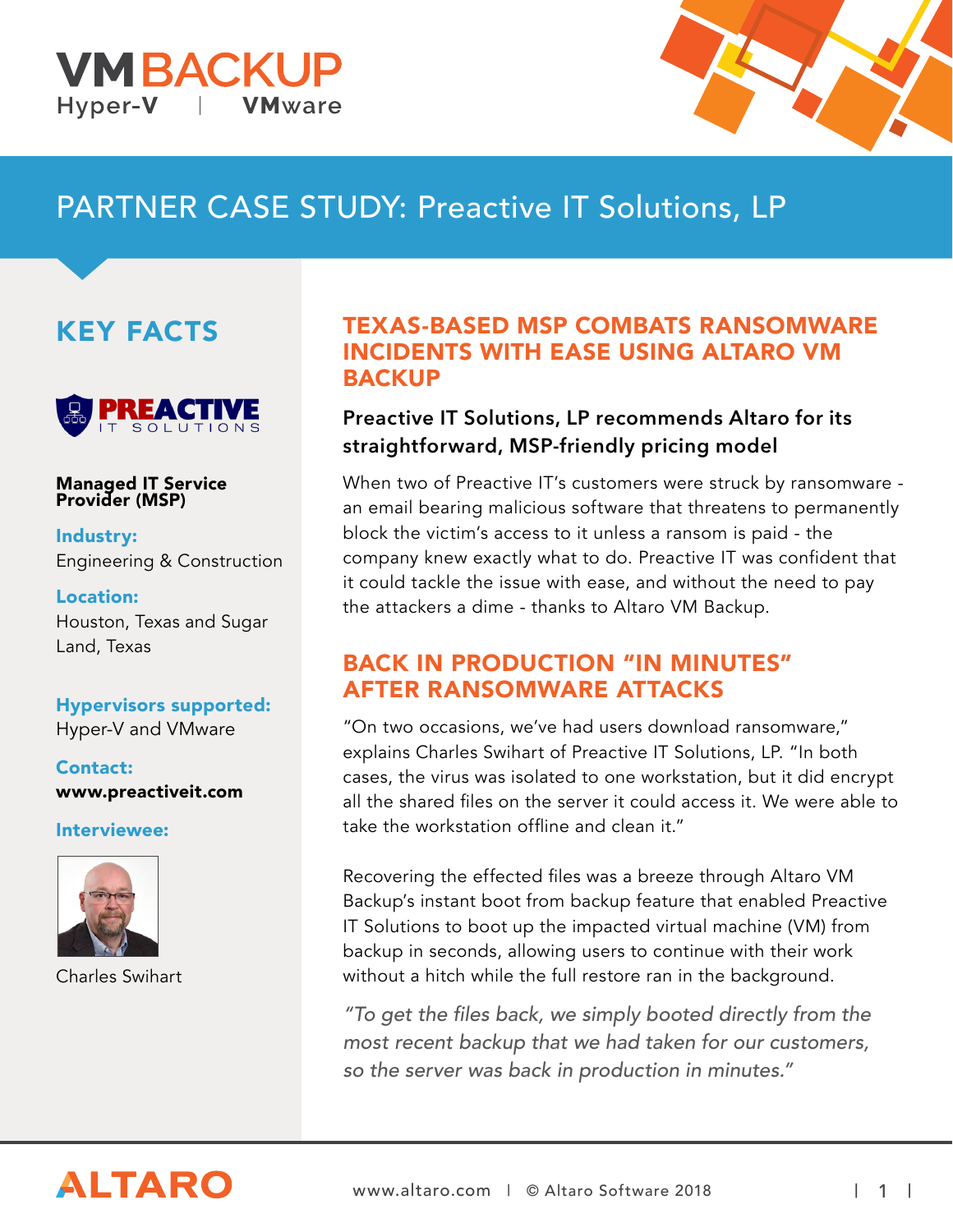Founded in 2000, Preactive IT Solutions is a US managed service provider (MSP) located in Houston and Sugar Land, both in Texas. This managed IT services company provides network monitoring, on-site support and help desk services to businesses throughout the Houston area. Preactive IT Solutions also has specialization in providing reliable IT support to engineering, architecture and construction firms in the region.

### BUSINESS CONTINUITY THANKS TO ALTARO

The provision of business continuity is one of the company's key selling points. Mr Swihart can cite several occasions when Altaro VM Backup came to the rescue.

"We have had several occasions where Windows updates have killed a server operating system. A simple boot from the night before and we are back and running," he said.

In another example he shared, he said: "We have a client who runs an obsolete, unsupported application. We have no way to reinstall. We are working with them to replace it, but must support it in the interim. This application just quit working one morning. We copied the current data files from the app, booted from the prior night's Altaro backup, and put the current data in place."

As simple as that!

### A WHOLE NEW WORLD

Mr Swihart says his company was first drawn to Altaro when they started using virtualization. "We were new to virtualization and were using Windows Server Backup to back up our VMs," he recalls. "We heard about Altaro in a community forum and read up on it. We could see right away this was a whole new world."

One of the factors that assisted Preactive's decision to go with Altaro was its reasonable pricing. "Some competing products are relatively expensive," Mr Swihart says, adding that the pricing model is also just right for MSPs.

### STRAIGHTFORWARD, FLEXIBLE PRICING MODEL

"As an MSP whose server count goes up and down, we really love the flexibility of the monthly subscriptions instead of a long-term license."

To him, Altaro stands out from the competition through its straightforward approach and outstanding support that he describes as "very responsive and knowledgeable support and no nickel-and-diming". He observed: "With some other products, you need to buy add-on options and upgrades to get full functionality."

Yet the single biggest reasons Mr Swihart would recommend Altaro is simple: "Business continuity! Having users productive again in 10 minutes."